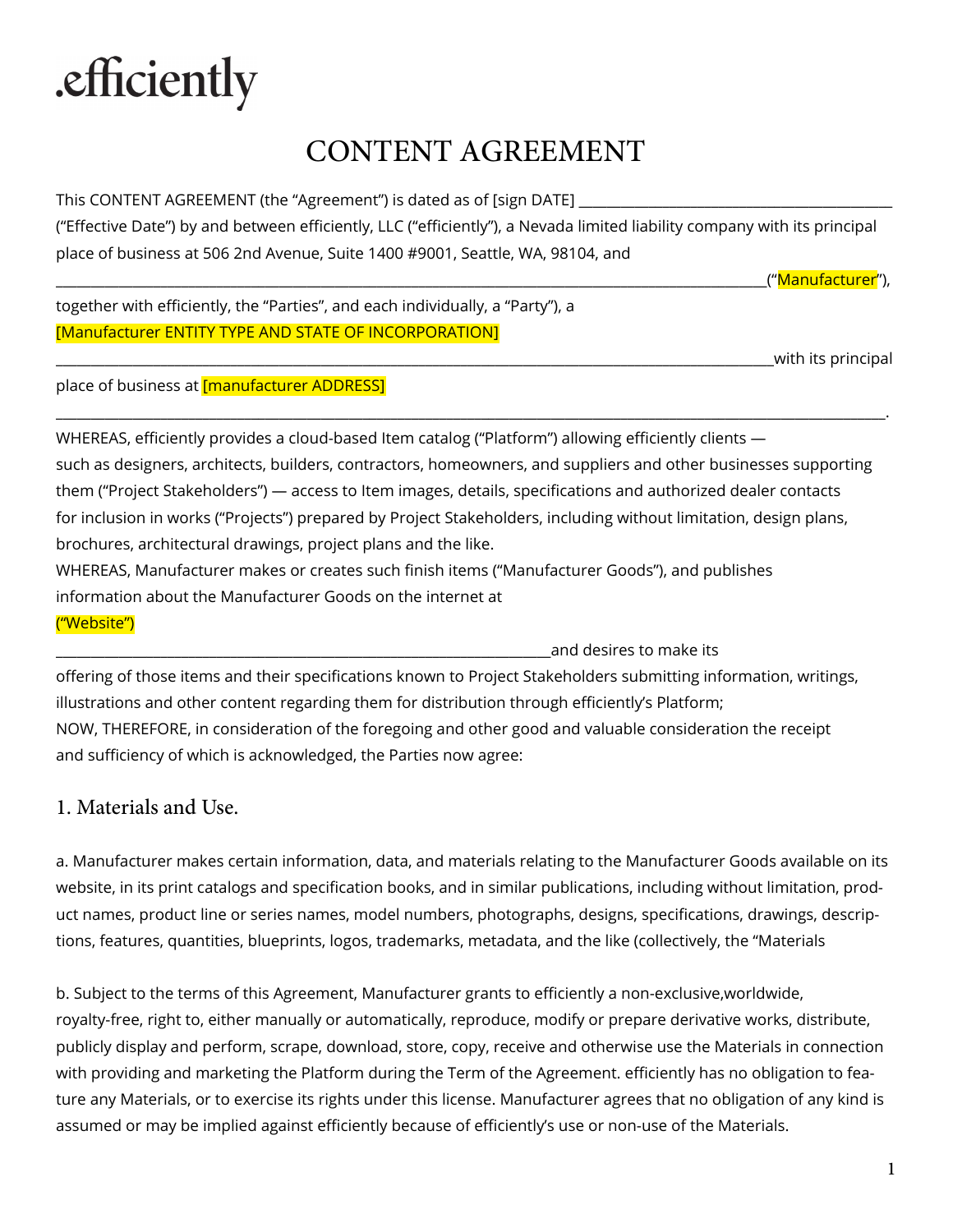2. Delivery. The Parties will communicate and work together in good faith to enable efficiently to ingest the Materials into the Platform, and to keep the Materials included in the Platform up-to-date and accurate. Manufacturer publishes the Materials on its Website. Notwithstanding any terms, conditions or restrictions associated with the Manufacturer Website or the Materials to the contrary, efficiently is permitted to publicly display or perform, prepare derivative works, and reproduce and distribute copies of Materials from the Manufacturer Website as relevant for identifying the Manufacturer Goods in the Platform. When and where practical, Manufacturer will provide efficiently with convenient means to keep the Materials used in the Platform up to date, for example by providing efficiently with access to any XML feeds, APIs, or other sources that may provide up-to-date Materials and information about the Materials.

3. Representations. Manufacturer represents and warrants that (i) it is the sole owner of the Materials or that otherwise it possesses all right and authority to license the Materials to efficiently upon the terms and conditions stated in this Agreement; and (ii) Manufacturer is solely responsible for the accuracy, veracity, and completeness of the Materials, and any updates thereto.

4. Non-Exclusive Arrangement. efficiently acknowledges that Manufacturer promotes the Manufacturer Goods through many channels other than efficiently, and Manufacturer is free to do so. And Manufacturer acknowledges that efficiently receives and incorporates into the Platform information and materials from many contributors about many goods and services, some of which compete with Manufacturer Goods or be similar or identical to them, and efficiently is free to do so. The Parties have no exclusive dealing arrangement.

### 5. Intellectual Property.

a. Except as expressly set forth in this Agreement, neither Party assigns any right, title, or interest in, or grants any licenses under, any patent, copyright, trade secret, trademark, or other intellectual property right of such Party, whether by implication, estoppel, or otherwise.

b. Subject to Section 8.c, in the event Manufacturer discovers that a Project Stakeholder is using the Materials in violation of Manufacturer's intellectual property rights or otherwise unlawfully, efficiently will take all steps reasonably necessary to terminate that Project Stakeholder's access to any of those Materials through the Platform when Manufacturer requests that efficiently do so. For efficiently to take such action that request needs to demonstrate the violation by (i) identifying the Project Stakeholder; (ii) identifying the copyrighted work, trademark or patent infringed; (iii) demonstrating Manufacturer's ownership of that intellectual property; and (iv) evidence indicating that infringement is occurring or has occurred.

6. Dispute Resolution: Any and all disputes between Manufacturer and efficiently relating to this Agreement or its subject matter, will be resolved exclusively through confidential, final and binding arbitration. Binding arbitration will be conducted in Seattle, Washington, or such other place as agreed upon by the Parties, before a single arbitrator, before and pursuant to the then-applicable rules of Judicial Arbitration and Mediation Services, Inc. ("JAMS"). The single arbitrator will be selected pursuant to Rule 15 of the JAMS Comprehensive Arbitration Rules & Procedures. The arbitrator shall be required to follow and apply the law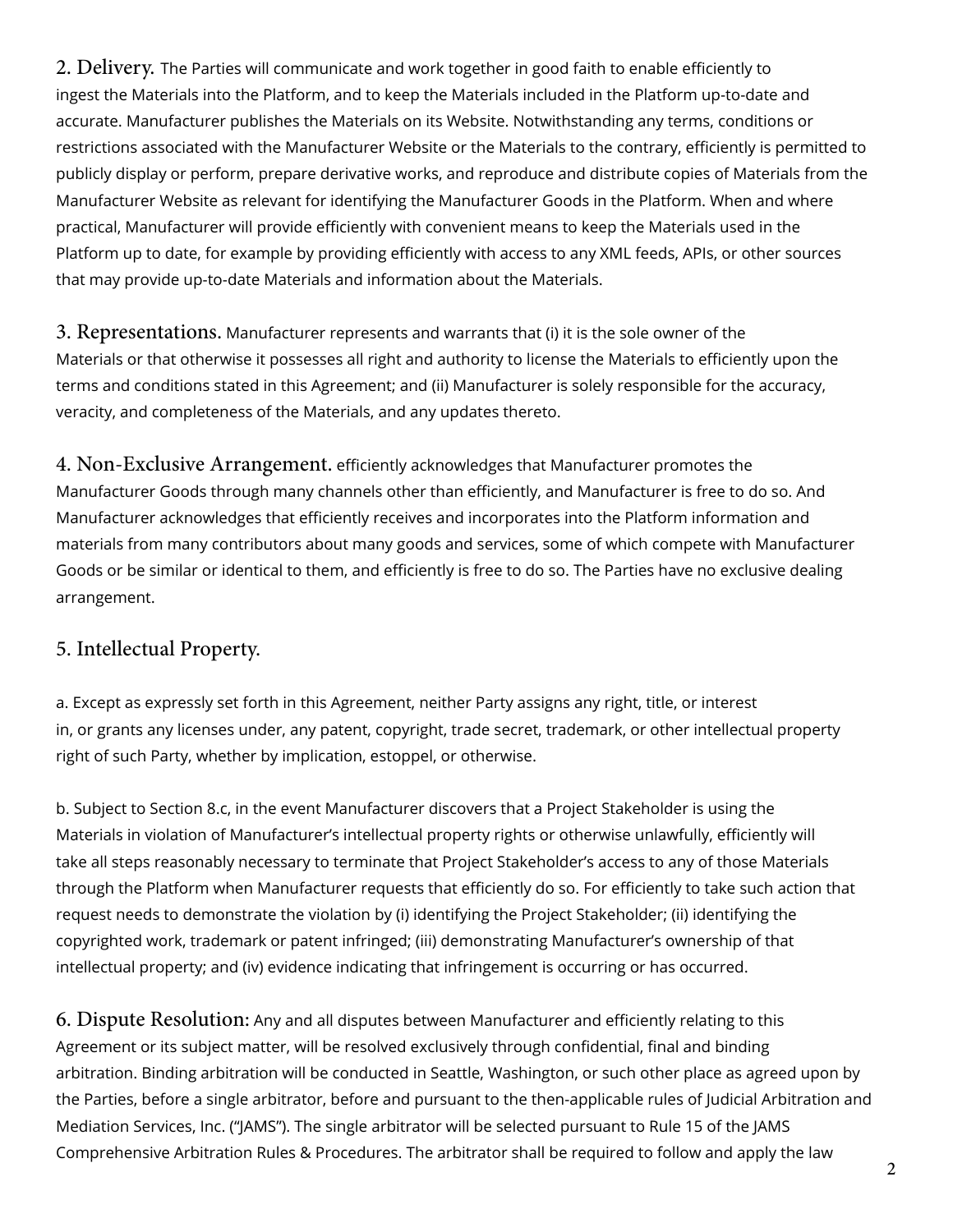that would be applicable to any such claim(s) as if it/they had been asserted in court, including as to any statute of limitations. The arbitrator will permit limited discovery including without limitation depositions, document production and interrogatories under the Federal Rules of Civil Procedure. The prevailing Party in any dispute is entitled to be reimbursed its reasonable attorneys' fees and costs. **Each Party understands and agrees that the arbitration comes instead of any civil litigation and that this means that each Party waives its rights to trial by jury.** The Parties further understand and agree that the arbitrator's decision shall be final and binding to the fullest extent permitted by law and enforceable by any court having jurisdiction thereof.

7. Relationship of the Parties. The Parties are independent contractors and neither is an agent or representative of the other in performing this Agreement. This Agreement does not, and will not, be interpreted or construed to create or evidence any association, joint venture, partnership, or franchise between the Parties, or impose any partnership or franchise obligation or liability on either Party, or prohibit or restrict efficiently from accepting content submissions or performing any services for or providing any products to any third party.

#### 8. Termination.

a. The Agreement commences on the Effective Date and continues until terminated in accordance with this Section 8 (the "Term"). Either Party may terminate this Agreement upon 30 days' advance written notice. Sections 3, 4, 5, 6, 7, 8, and 9 survive termination of this A greement.

b. Upon termination of this Agreement, efficiently will remove any Materials from being presented in the Platform or provided to Project Stakeholders, and any license Manufacturer has provided efficiently in that regard will expire. But, efficiently may continue to store the Materials on its systems until Manufacturer has requested in writing the return or destruction of such Materials. And materials that were selected by Project Stakeholders and incorporated into Projects prior to the date of termination will remain available to those Project Stakeholders after the date of termination.

c. Termination is Manufacturer's sole remedy for any breach or violation of this Agreement by efficiently. **UNDER NO CIRCUMSTANCES IS EFFICIENTLY LIABLE TO MANUFACTURER FOR DAMAGES FOR ANY ACTS OR FAILURES TO ACT RELATING TO THE MANUFACTURER GOODS, THE MATERIALS, THE WEBSITE OR ANY OF THE SUBJECT MATTER OF THIS AGREEMENT, WHETHER DIRECT OR INDIRECT, REGARDLESS OF WHETHER THOSE DAMAGES COULD HAVE BEEN FORESEEN.**

9. Miscellaneous. This Agreement is binding upon and for the benefit of the Parties and their successors and assigns. Neither Party may assign this Agreement or any right hereunder, directly, indirectly, by operation of law or otherwise, without the prior written consent of the other Party, and any attempt to do so is void. But either Party is permitted to assign its rights under this Agreement to any entity acquiring all or substantially all of its assets, or through a merger, or to any entity under its common ownership or control, so long as that successor entity assumes all of the assigning Party's obligations hereunder, and reasonably has the wherewithal to perform those obligations. Any modification or waiver of any of the provisions of this Agreement must be in writing and signed by both Parties. Failure to enforce any provision of this Agreement does not constitute a waiver of any term hereof. This Agreement is governed by and construed and enforced in